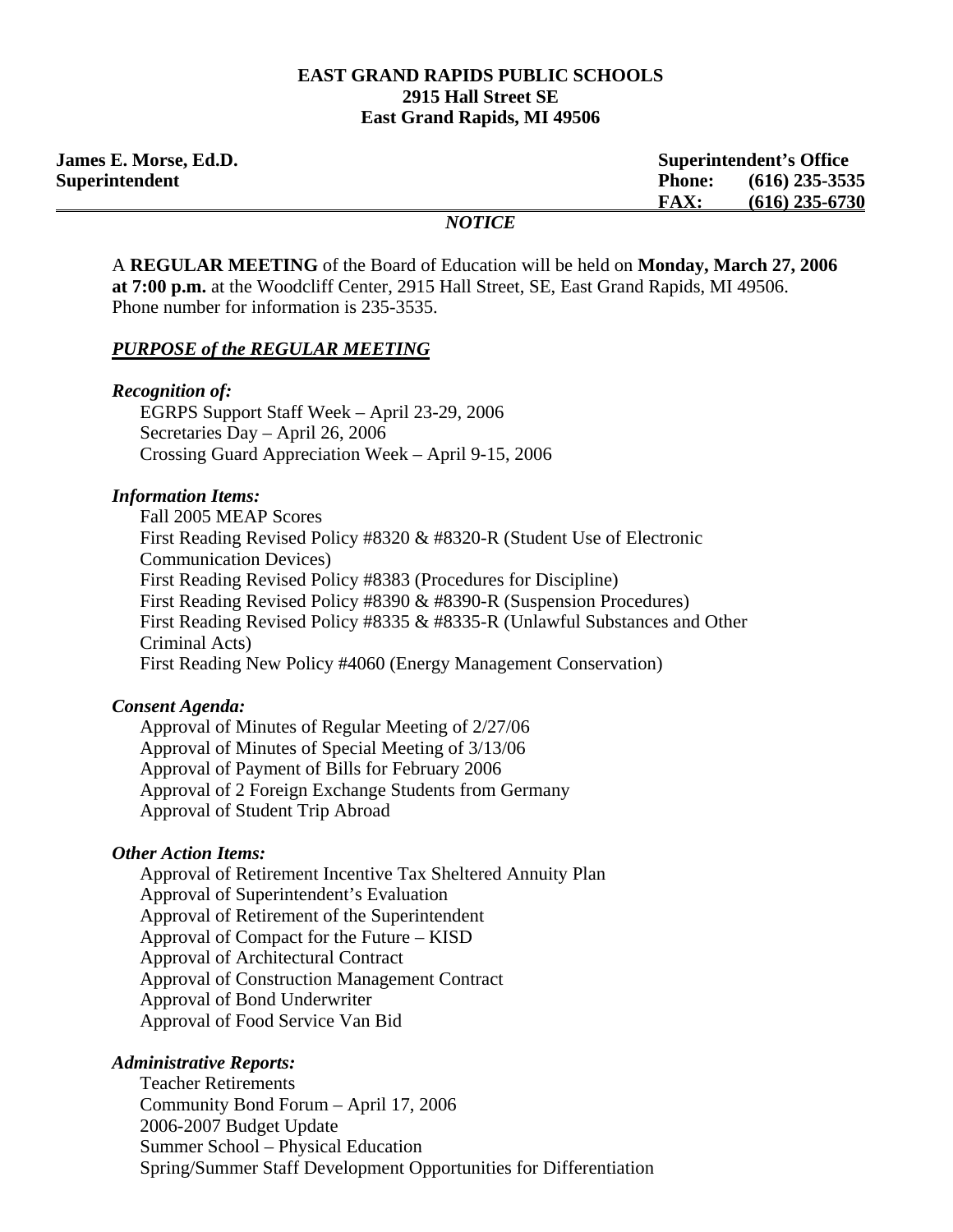# *Board Reports:*

Parks and Recreation 2006-07 Tentative Board Meeting Dates

Mrs. Beth Lent, President East Grand Rapids Board of Education

- \* Minutes for this meeting will be available in the Superintendent's Office at 2915 Hall St. SE, East Grand Rapids, MI 49506. The phone number is 235-3535.
- \*\* If you plan to attend and have a special need and require accommodation to attend this meeting, please contact Dr. James Morse at 235-3535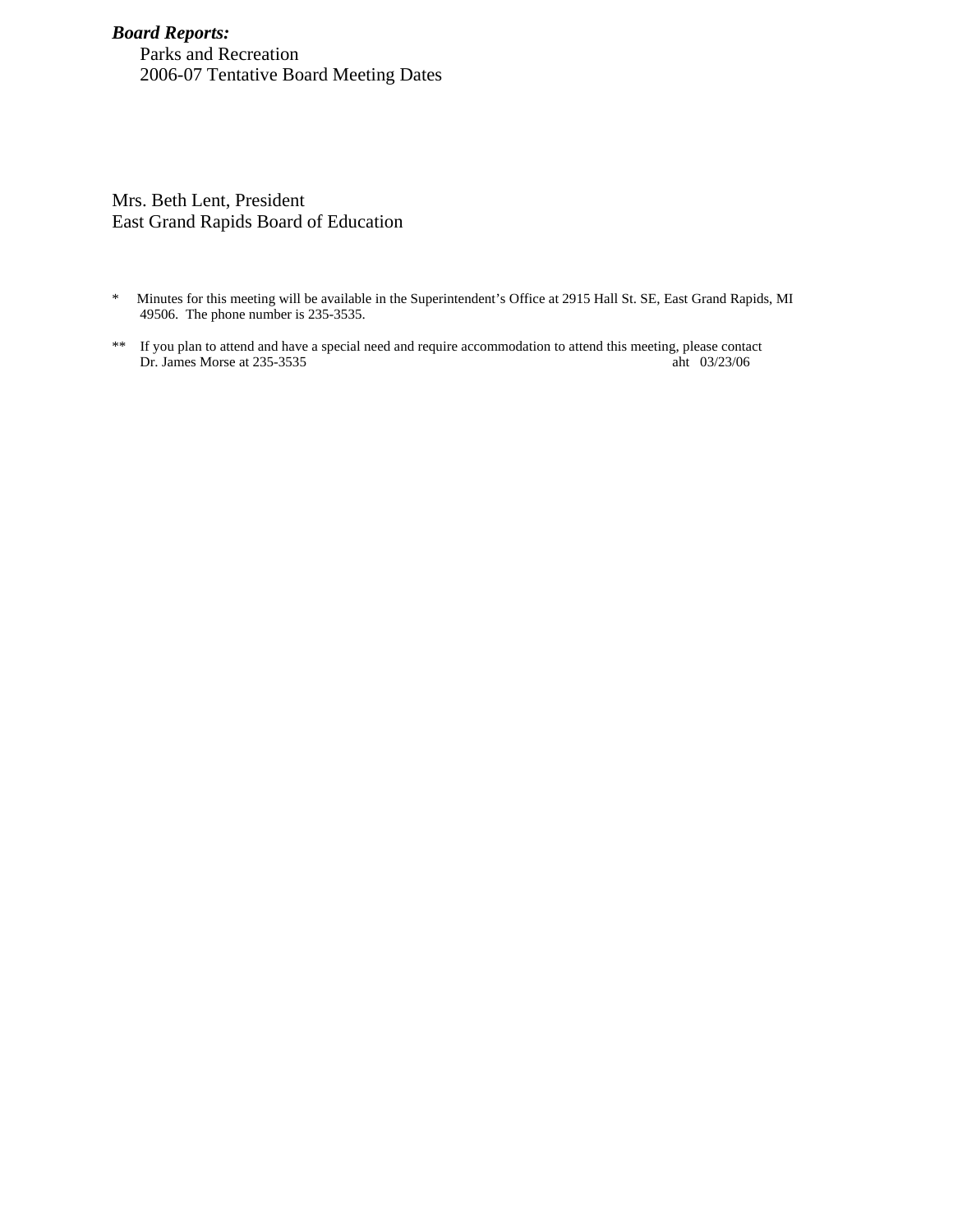# *Our Mission*

# *Educating and inspiring each student to*

# *navigate successfully in a global community.*

# EAST GRAND RAPIDS PUBLIC SCHOOLS Kent County, Michigan

# **REGULAR Meeting of the East Grand Rapids Board of Education**

Woodcliff Center, 2915 Hall Street, SE, East Grand Rapids, MI 49506. Phone 616-235-3535.

# **Monday, March 27, 2006**

# **7:00 p.m.**

# **AGENDA**

- 1. Meeting Called to Order
- 2. Acknowledgment of Guests
- 3. Public Comments
- 4. Communications to and from the Board
- 5. Recognition of:
	- (A) East Grand Rapids Public Schools' *Support Staff Week -* April 23-29, 2006 Dr. Morse
	- (B) *Secretaries' Day*  April 26, 2006 Dr. Morse
	- (C) *Crossing Guard Appreciation Week*  April 9-15, 2006 Dr. Morse

 Recommendation: Motion to recognize the school and city employees mentioned above and to thank them for their work with our children.

- 6. Presentation to the Board Youth Development STEP Performance Team Mr. Dave Kampfschulte
- 7. High School Student Council President's Report Mr. John Abraham
- 8. EGREA President's Report Mrs. Nancy McSkimming

# *Discussion Items*

9. Fall 2005 MEAP Scores – Mr. Jenkins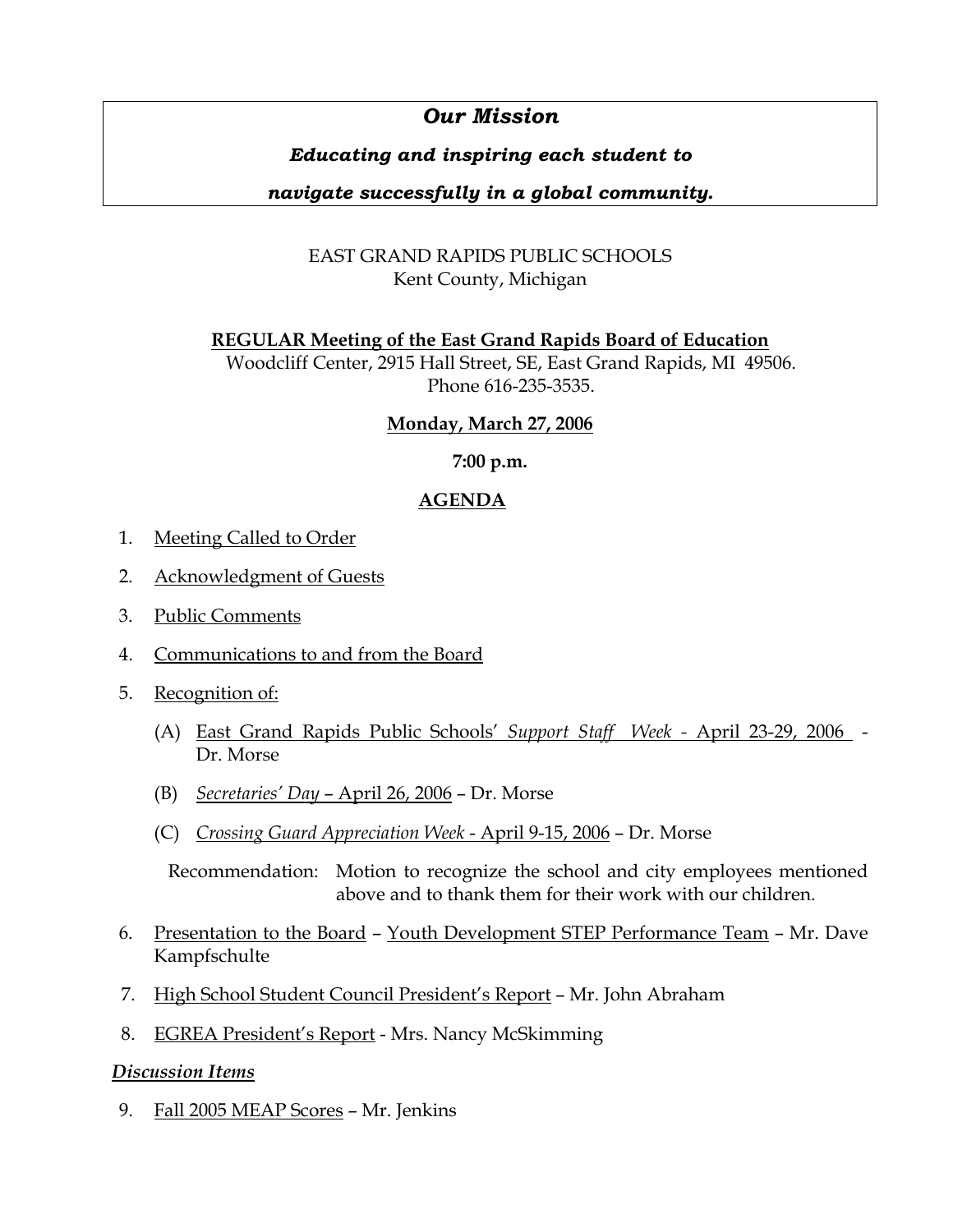- 10. First Reading of Revised Policy #8320 & #8320-R (Student Use of Electronic Communications Devices) – (Enclosure #10)
- 11. First Reading of Revised Policy #8383 (Procedures for Discipline) –(Enclosure #11)
- 12. First Reading of Revised Policy #8390 & #8390-R (Suspension Procedures) –(Enclosure #12)
- 13. First Reading of Revised Policy #8335 & #8335-R (Unlawful Substances and Other Criminal Acts) –(Enclosure #13)
- 14. First Reading of New Policy #4060 (Energy Management Conservation) –(Enclosure #14)

# *Action Items – Consent Agenda:*

- Background: In order to save time during the meeting, we are using a Consent Agenda. Items in the Consent Agenda include those that are considered routine or have been previously discussed by the Board of Education. Any Board Member may request to have any item removed for a separate discussion and vote.
- Recommendation: Motion to approve items in the Consent Agenda Numbers 15 through \_20\_.
- 15. Approval of Minutes of REGULAR MEETING of 2/27/06 (Enclosure #15)
- 16. Approval of Minutes of SPECIAL MEETING of 3/13/06 (Enclosure #16)
- 17. Approval of Payment of Bills for February 2006 (Enclosure #17)
- 18. Approval of a Foreign Exchange Student from Germany (Enclosure #18)
	- Background: The High School Administration recommends that foreign exchange student, Adrienne Becht, from Germany, be approved for enrollment at East Grand Rapids High School during the 2006-07 school year.
	- Recommendation: Motion to approve the recommendation by the administration that Adrienne Becht from Germany be enrolled at East Grand Rapids High School for the 2006-07 school year.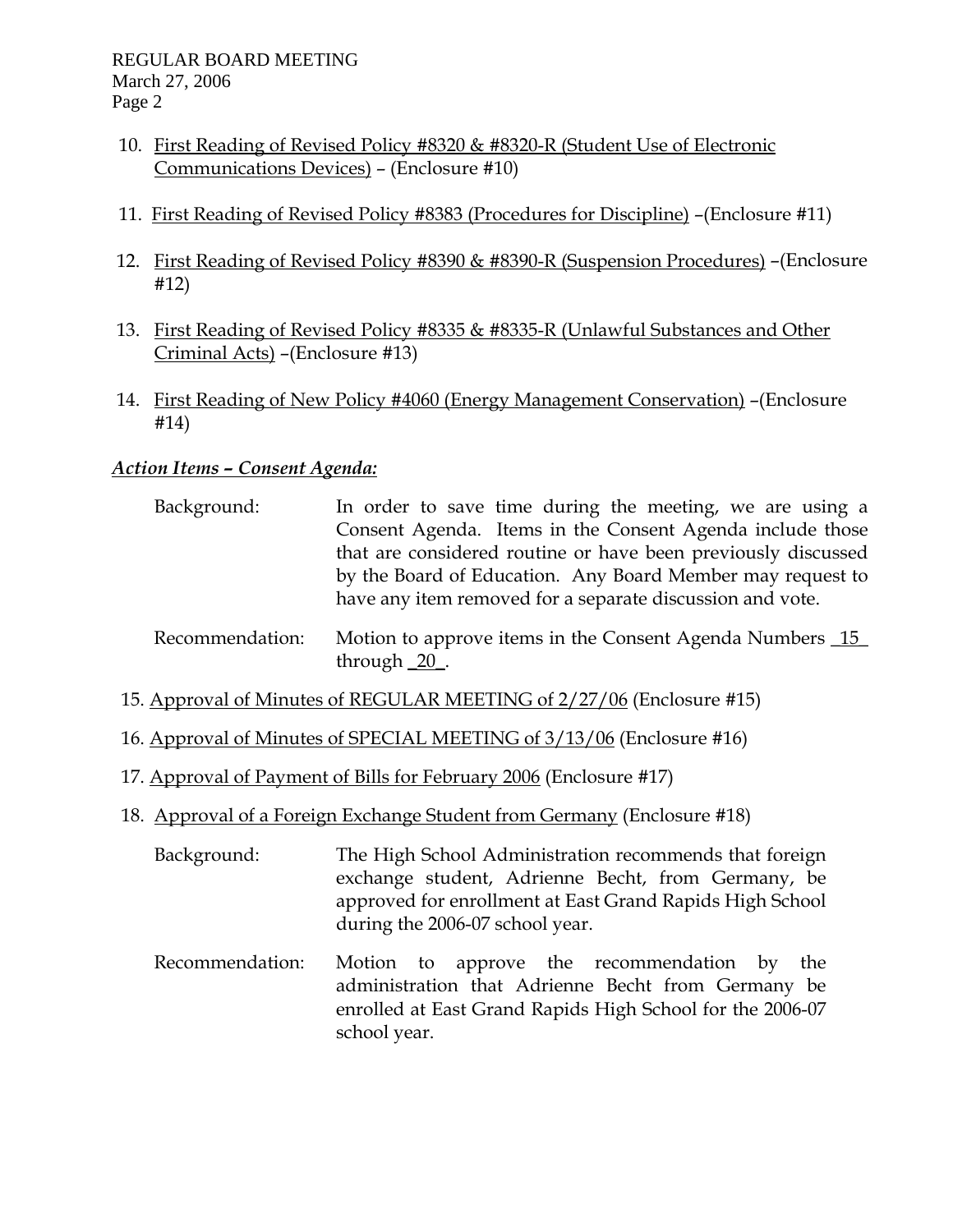# 19. Approval of a Foreign Exchange Student from Germany (Enclosure #19)

- Background: The High School Administration recommends that foreign exchange student, Katharina Olbrich, from Germany, be approved for enrollment at East Grand Rapids High School during the 2006-07 school year.
- Recommendation: Motion to approve the recommendation by the administration that Katharine Olbrich, from Germany, be enrolled at East Grand Rapids High School for the 2006-07 school year.

# 20. Approval of Student Trip Abroad

| Background: | In accordance with Board of Education Policy #7490, Mr.                                     |
|-------------|---------------------------------------------------------------------------------------------|
|             | Cwayna is requesting Board approval of an overseas<br>student/teacher trip. (Enclosure #20) |

 Recommendation: Motion to approve the overseas student/teacher trip as recommended by the Superintendent.

# *Other Action Items:*

# 21. Approval of Retirement Incentive Tax Sheltered Annuity Plan

- Background: Our attorneys have recommended an agreement to provide a tax sheltered plan for our retirees.
- Recommendation: Motion to approve the Retirement Incentive Tax Sheltered plan as recommended by our attorneys and the Finance Committee.

# 22. Approval of the Superintendent's Evaluation

- Background: The Board conducted the annual evaluation of Dr. Morse on March 9, 2006. They reviewed the Superintendent's goals and his performance. Mrs. Lent, Board President, will present a summary evaluation for Board approval.
- Recommendation: Motion to approve the Superintendent's Evaluation statement.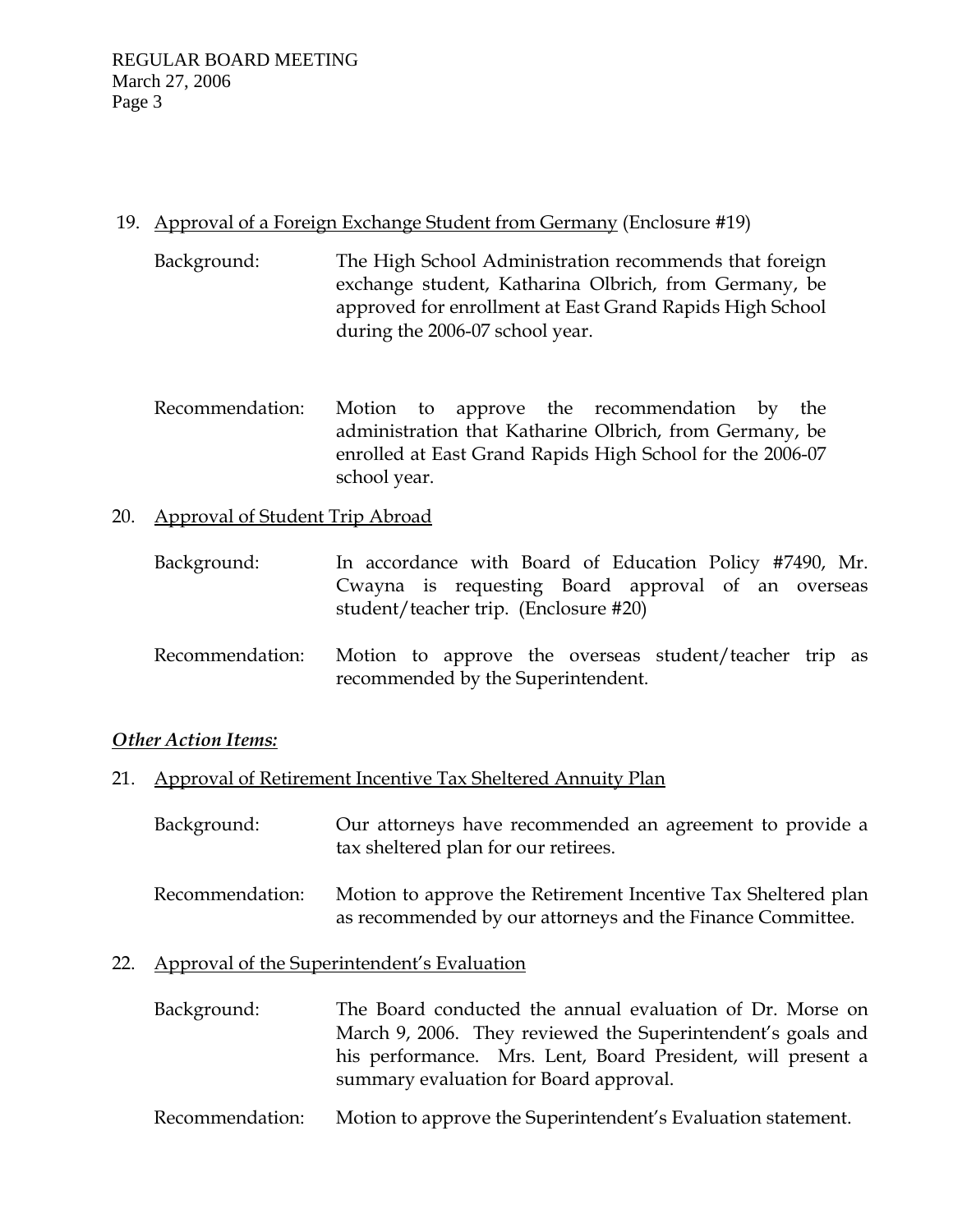# 23. Acceptance of Retirement of the Superintendent (Enclosure #23)

- Background: Dr. Morse has submitted his resignation for retirement effective June 30, 2006.
- Recommendation: Board President will recommend an acceptance of the resignation of the Superintendent, effective June 30, 2006.

# 24. Compact for the Future - KISD (Enclosure #24)

- Background: The KISD Superintendents are recommending the Compact for the Future as part of our goal to better prepare students for a global, information-age economy.
- Recommendation: Motion to approve the KISD Compact for the Future as recommended by the Superintendent.

# 25. Approval of Architectural Contract (Enclosure #25)

- Background: The Board has worked with URS on our last two bond projects. Pending the outcome of the May 2 election, we are requesting authorization to enter into a contract with URS.
- Recommendation: Motion to approve that the Board of Education authorize the administration to inter into a contract with URS as recommended by the Finance Committee.
- 26. Approval of Construction Management Contract (Enclosure #26)
	- Background: The Board has worked with OAK on our last two bond projects. Pending the outcome of the May 2 election, we are requesting authorization to enter into a contract with URS.
	- Recommendation: Motion to approve that the Board of Education authorize the administration to enter into a contract with OAK as recommended by the Finance Committee.

# 27. Approval of Bond Underwriter (Enclosure #27)

 Background: Pending approval of the May 2 election, the Board will need to work with a bond underwriter to sell bonds. To expedite the sale of bonds and to insure the best rate, we are recommending that the Board authorize a contract with Fifth Third Securities to prepare a bond sale.